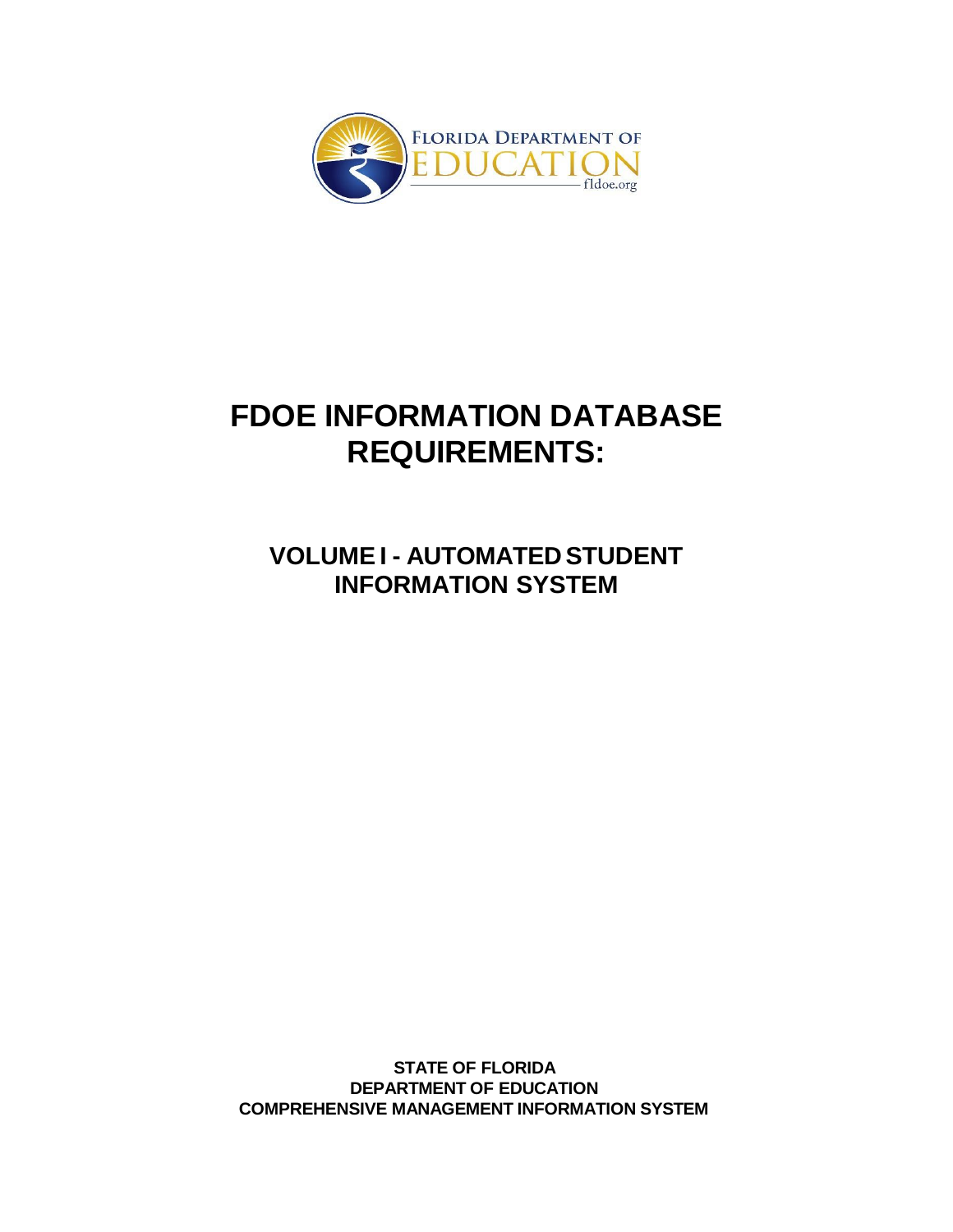### **TABLE OF CONTENTS**

|   | Preface                                                                    | ii |
|---|----------------------------------------------------------------------------|----|
| A | Automated Student Information System Data Requirements                     |    |
|   |                                                                            |    |
|   |                                                                            |    |
|   |                                                                            |    |
| B | <b>Automated Student Information System Data Element Requirements</b>      |    |
|   |                                                                            |    |
|   |                                                                            |    |
|   |                                                                            |    |
|   |                                                                            |    |
|   |                                                                            |    |
|   |                                                                            |    |
|   |                                                                            |    |
|   |                                                                            |    |
|   |                                                                            |    |
|   |                                                                            |    |
|   |                                                                            |    |
|   |                                                                            |    |
|   |                                                                            |    |
|   |                                                                            |    |
| C | Privacy, Security and Retention of Public School Automated Student Records |    |
|   |                                                                            |    |
|   |                                                                            |    |
|   |                                                                            |    |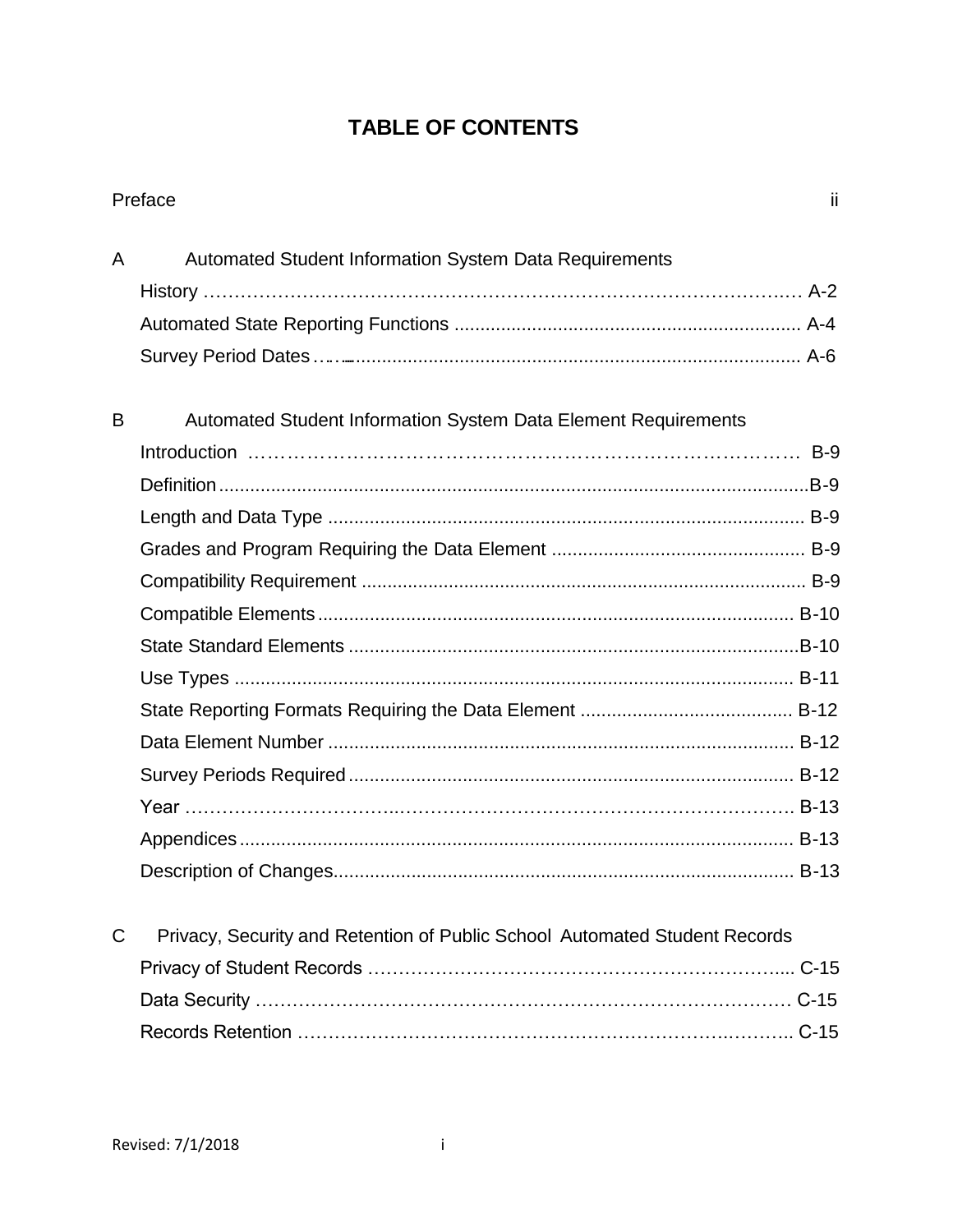#### **PREFACE**

Section 1008.385(2), Florida Statutes, mandates that each school district and the Florida Department of Education develop and implement a comprehensive management information system which is made up of compatible components. See

[http://www.leg.state.fl.us/statutes/index.cfm?App\\_mode=Display\\_Statute&Searc](http://www.leg.state.fl.us/statutes/index.cfm?App_mode=Display_Statute&amp%3BSearc)\_ h\_String=&URL=1000-1099/1008/Sections/1008.385.html

In order to support the statewide process of implementing compatible local- and state-level automated information systems, the Florida Department of Education developed the following documents:

> \* DOE INFORMATION DATABASE REQUIREMENTS: VOLUME I - AUTOMATED STUDENT INFORMATION **SYSTEM**

\* DOE INFORMATION DATABASE REQUIREMENTS: VOLUME II - AUTOMATED STAFF INFORMATION **SYSTEM** 

This document contains the required data elements, functions and timelines which each automated information system component must incorporate within its automated student information system. Further information or questions concerning this document should be addressed to PK - 12 Education Information Services, Florida Department of Education, 532 Turlington Building, Tallahassee, Florida 32399-0400 or [askeias@fldoe.org.](mailto:askeias@fldoe.org)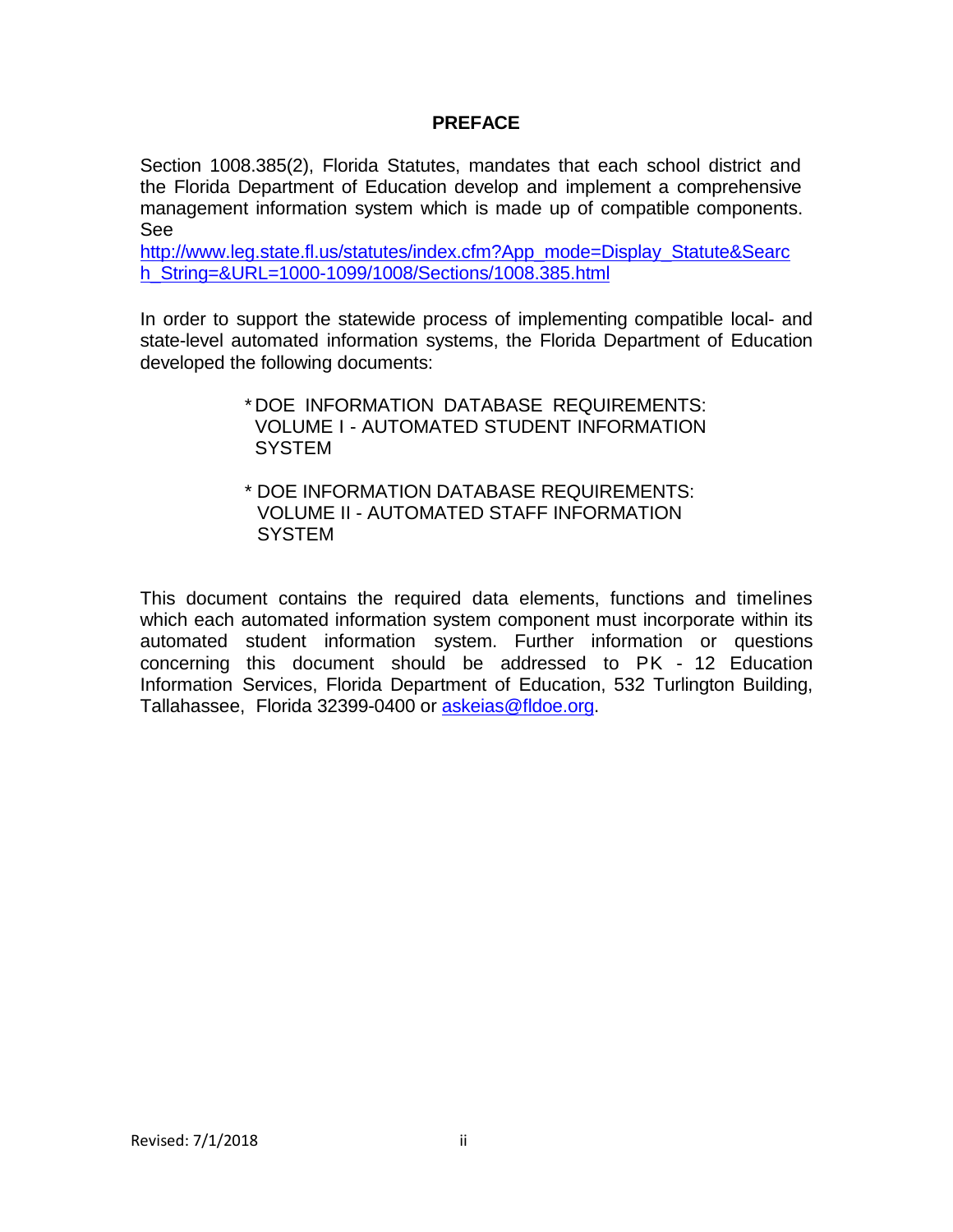# **A. AUTOMATEDSTUDENTINFORMATIONSYSTEM**

# **REQUIREMENTS**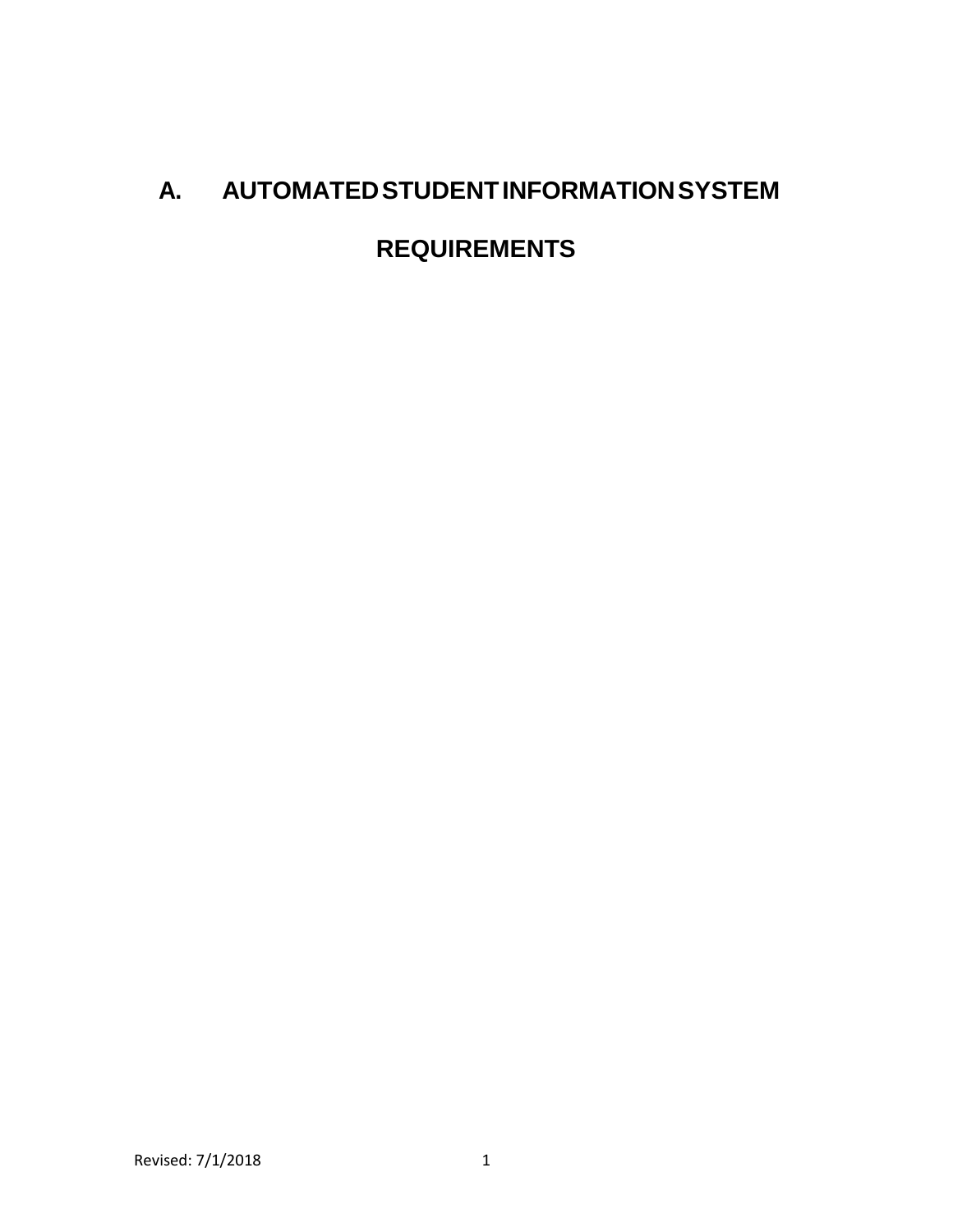#### **AUTOMATED STUDENT INFORMATION SYSTEM REQUIREMENTS**

Section 1008.385(2), F.S., requires the development and implementation of a comprehensive management information system linking all levels of the state education system. Each school district and the Florida Department of Education shall implement an automated information system component containing student information which is compatible with the statewide comprehensive management information system.

The automated student information system functions and timelines implemented by the Florida Department of Education and each school district are as follows:

#### **HISTORY**

1. An automated student information system was required to be implemented in each school district by June 30, 1987.

Each school district must install an automated student information system that includes the data elements as listed in the Automated Student Information System and as prescribed in Section B of this document and which contains the procedures for performing the automated state reporting and records transfer functions defined in subsections 4. and 5. Each system shall provide all district schools with the local automated functions of basic student information recordkeeping, course scheduling, attendance, test recordkeeping and academic grade and credit reporting (report cards, permanent records and postsecondary transcripts). Automated report cards for elementary schools are optional for each district.

2. State-level automated student information database design was required to be implemented in the Florida Department of Education by July 1, 1987.

A state-level student database of information has been installed for access by state and local education managers and the Legislature. The database design integrates existing department reports previously collected separately from school districts within the automated reporting formats defined in subsection 5., thereby reducing data burden, improving compatibility among data elements, and providing a more comprehensive and flexible database of information. The Florida Department of Education was required to implement strict controls for privacy and security of student records as contained in Section C of this document.

3. Automated state reporting functions were required to be implemented by each school district beginning July 1, 1987.

Current state reporting functions are defined in subsection 5.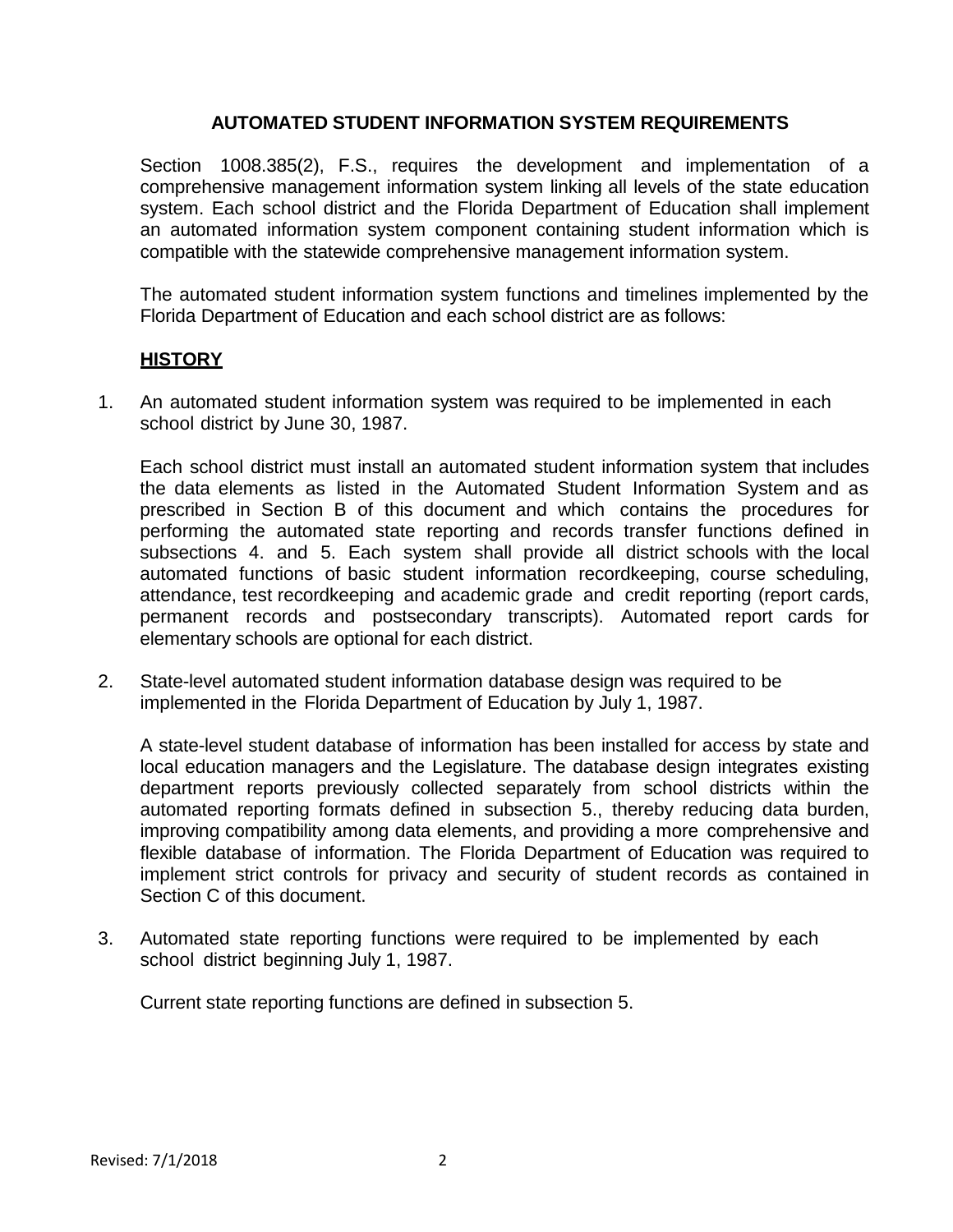4. Automated state records transfer of postsecondary transcripts, permanent records and selected Category B information is to be implemented by each school district using the procedures described in the Florida Automated System for Transferring Educational Records (F.A.S.T.E.R.) document provided by the Florida Department of Education. See [http://www.fldoe.org/faster/.](http://www.fldoe.org/faster/)

The Florida Automated System for Transferring Records (F.A.S.T.E.R.) is an electronic mail system customized to meet the student transfer needs of the Florida school districts, colleges and universities. The F.A.S.T.E.R. system is used to request the transfer of student records from districts or postsecondary institutions and to respond to such requests. The sending district or postsecondary institution will transmit student records through the Florida Information Resources Network (FIRN), which will be stored at Northwest Regional Data Center and then forwarded to the requesting district, postsecondary institution, the Florida Department of Education or other approved entity.

Each school district was required to implement electronic transfer of records with other school districts and public postsecondary institutions as listed below. The timelines may differ among districts depending on the district's F.A.S.T.E.R. Implementation Plan, which was required to be completed by June 30, 1993, for students in grades PK-12, Adult Basic and Adult Secondary Education.

#### December 1, 1991

All school districts must electronically transfer student records using state-defined record formats containing permanent record and appropriate Category B information for students in grades 9 through 12 to Florida public postsecondary institutions and between Florida public school districts.

#### April 1, 1992

All school districts must electronically transfer student records using state-defined record formats containing permanent record and selected Category B information for students in grades 6 through 8 who transfer between Florida public school districts.

#### December 1, 1992

All school districts must electronically transfer student records using state-defined record formats containing permanent record and selected Category B information for students in grades PK through 5 who transfer between Florida public school districts.

All school districts must electronically transfer student records using state-defined record formats for transcripts when adult students transfer between Florida public school districts or apply for admission to public postsecondary institutions.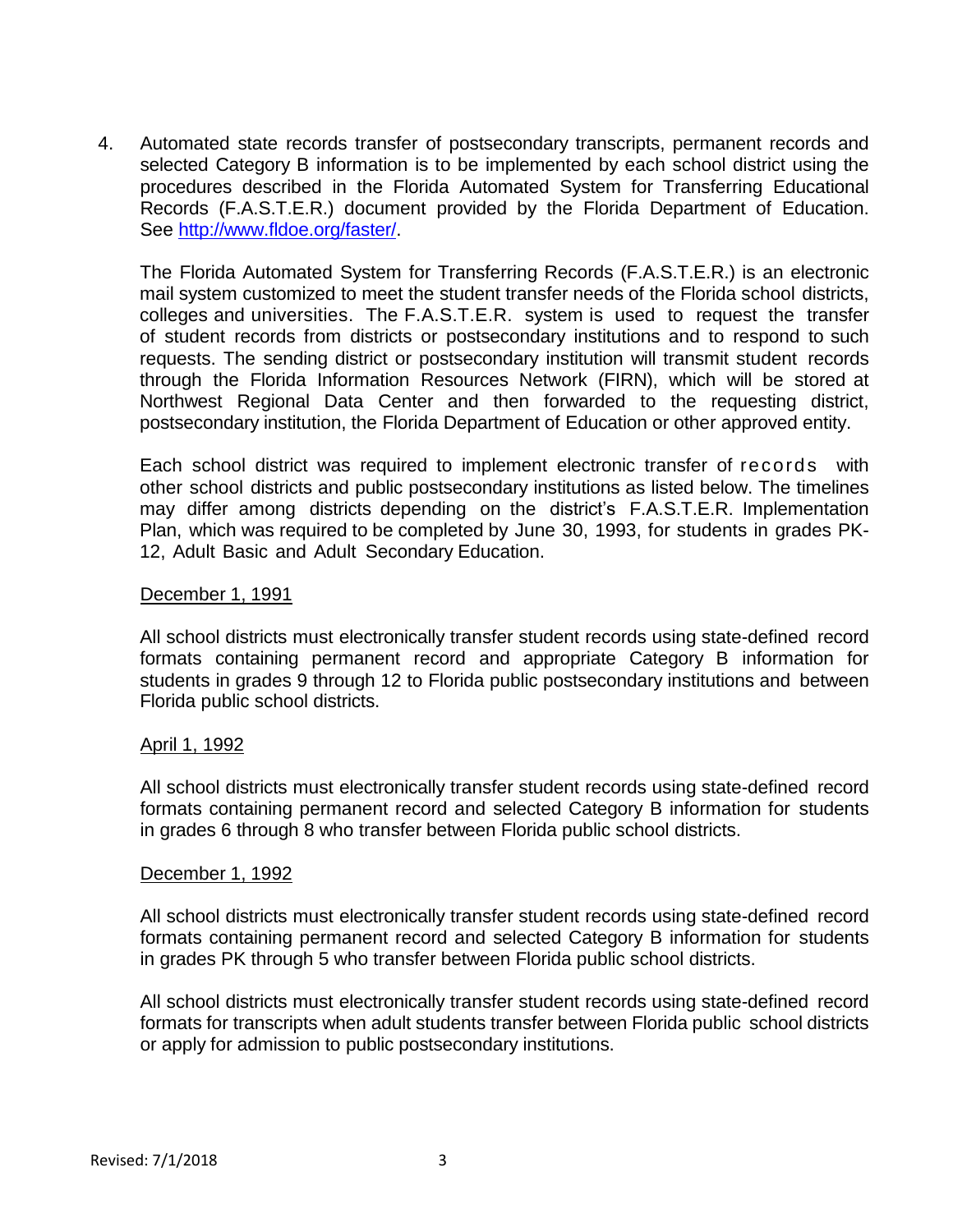#### **AUTOMATED STATE REPORTING FUNCTIONS**

5. Each school district shall implement the following automated state reporting functions according to the timelines provided.

|                                                       |                                               | <b>SURVEY PERIOD</b> |                 |                 |                       |                 |                                                    |                 |                 |
|-------------------------------------------------------|-----------------------------------------------|----------------------|-----------------|-----------------|-----------------------|-----------------|----------------------------------------------------|-----------------|-----------------|
| <b>AUTOMATED STUDENT</b><br><b>REPORTING FORMATS</b>  | DATA COLLECTION JUL<br><b>ACTIVITY NUMBER</b> | 1                    | <b>AUG</b><br>8 | <b>SEP</b><br>6 | OCT<br>$\overline{2}$ | <b>DEC</b><br>9 | <b>FEB</b><br>3                                    | <b>JUN</b><br>4 | <b>AUG</b><br>5 |
| Student Demographic Information                       | <b>DB9 13x</b>                                | А                    | S               | A               | A                     | S               | Α                                                  | A               | A               |
| <b>Student Course Schedule</b>                        | <b>DB9 14x</b>                                | А                    |                 |                 | A                     |                 | A                                                  | A               |                 |
| <b>Teacher Course</b>                                 | <b>DB9 15x</b>                                | А                    |                 |                 | Α                     |                 | A                                                  | A               |                 |
| <b>Exceptional Student</b>                            | DB9 23x                                       | S                    |                 |                 | S                     |                 | S                                                  | S               | S               |
| <b>Federal/State Indicator Status</b>                 | <b>DB9 22x</b>                                |                      |                 |                 | Α                     |                 | Α                                                  |                 | A               |
| <b>Student End of Year Status</b>                     | <b>DB9 17x</b>                                |                      |                 |                 |                       |                 |                                                    |                 | A               |
| <b>Student Discipline/Resultant Action</b>            | <b>DB9 19x</b>                                |                      |                 |                 | S                     |                 | S                                                  |                 | S               |
| <b>Career and Technical Education</b>                 |                                               |                      |                 |                 |                       |                 |                                                    |                 |                 |
| <b>Teacher Course</b>                                 | <b>DB9 24x</b>                                |                      |                 |                 |                       |                 |                                                    |                 | S               |
| <b>Career and Technical Education</b>                 |                                               |                      |                 |                 |                       |                 |                                                    |                 |                 |
| <b>Student Course Schedule</b>                        | <b>DB9 16x</b>                                |                      |                 |                 |                       |                 |                                                    |                 | S               |
| Federal/State Compensatory Project Evaluation DB9 18x |                                               |                      |                 |                 |                       |                 |                                                    |                 | S               |
| <b>Dropout Prevention Program Data</b>                | <b>DB9 11x</b>                                |                      |                 |                 |                       |                 |                                                    |                 | S               |
| English Language Learners Information                 | <b>DB9 10x</b>                                |                      |                 |                 | S                     |                 | S                                                  |                 | S               |
| <b>Student Course Transcript Information</b>          | <b>DB9 39x</b>                                |                      |                 |                 |                       |                 |                                                    |                 | S               |
| School Environmental Safety Incident Report           | <b>DB942x</b>                                 |                      |                 |                 | S                     |                 | S                                                  |                 | S               |
| <b>Prior School Status/Student Attendance</b>         | <b>DB9 55x</b>                                |                      |                 |                 | Α                     |                 | А                                                  |                 | A               |
| <b>Student Transportation</b>                         | <b>DB9 56x</b>                                | S                    |                 |                 | S                     |                 | S                                                  | S               |                 |
| <b>Title I Supplemental Educational Services</b>      | <b>DB9 57x</b>                                |                      |                 |                 |                       | S               | S                                                  |                 | S               |
| <b>Student Assessment</b>                             | <b>DB9 59x</b>                                |                      |                 |                 |                       |                 |                                                    |                 | S               |
| <b>Student Additional Funding</b>                     |                                               |                      |                 |                 |                       |                 |                                                    |                 | S               |
| <b>Industry Certification</b>                         |                                               |                      |                 |                 |                       |                 |                                                    |                 | S               |
| $A = ALL STUDENTS$<br>S = SELECTED STUDENTS           | V = VOLUNTARY                                 |                      |                 |                 |                       |                 | $X = 'A', 'B' OR 'C' DEPENDING ON THE FISCAL YEAR$ |                 |                 |

(continued on next page)

Revised: 7/1/2018 4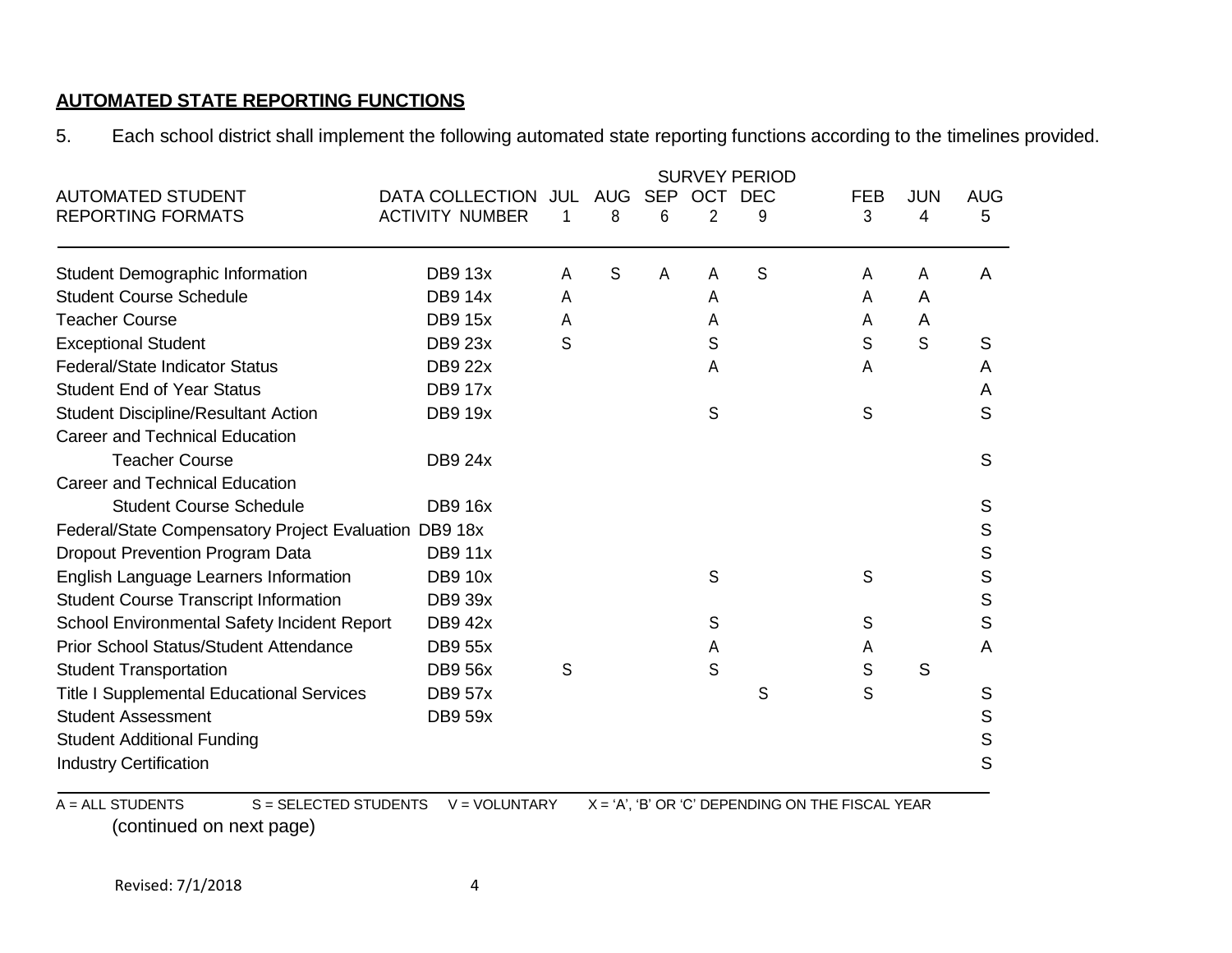### **AUTOMATED STATE REPORTING FUNCTIONS (continued)**

|                                       |                        | <b>SURVEY PERIOD</b> |                              |  |  |
|---------------------------------------|------------------------|----------------------|------------------------------|--|--|
| AUTOMATED STUDENT                     | DATA COLLECTION        |                      | AUGUST OCTOBER JANUARY MARCH |  |  |
| <b>REPORTING FORMATS</b>              | <b>ACTIVITY NUMBER</b> |                      |                              |  |  |
|                                       |                        |                      |                              |  |  |
|                                       |                        |                      |                              |  |  |
| McKay Prepayment Verification DB9 61x |                        |                      |                              |  |  |

| <b>AUTOMATED STUDENT</b><br><b>REPORTING FORMATS</b> | <b>DATA COLLECTION</b><br><b>ACTIVITY NUMBER</b> | Sept/Oct<br>F and G | <b>SURVEY PERIOD</b><br>Jan/Feb<br>W and X | June/July<br>S |
|------------------------------------------------------|--------------------------------------------------|---------------------|--------------------------------------------|----------------|
| WDIS Adult General Education                         |                                                  |                     |                                            |                |
| <b>Test Record</b>                                   | DB9 62x                                          | S                   | S                                          | S              |
| <b>WDIS Student Demographic</b>                      |                                                  |                     |                                            |                |
| Information                                          | <b>DB946x</b>                                    | S                   | S                                          | S              |
| <b>WDIS Career and Technical Education</b>           |                                                  |                     |                                            |                |
| <b>Student Course Schedule</b>                       | <b>DB947x</b>                                    | S                   | S                                          | S              |
| <b>WDIS Adult General Education</b>                  |                                                  |                     |                                            |                |
| <b>Student Course</b>                                | <b>DB948x</b>                                    | S                   | S                                          | S              |
| <b>WDIS Teacher Course</b>                           | <b>DB9 49x</b>                                   | S                   | S                                          | S              |
| <b>WDIS Student End of Term</b>                      |                                                  |                     |                                            |                |
| <b>Status</b>                                        | <b>DB9 50x</b>                                   | S                   | S                                          | S              |
| <b>WDIS Supplemental Information</b>                 | <b>DB9 60x</b>                                   | S                   | S                                          | S              |

| $A = ALL STUDENTS$                                 | S = SELECTED STUDENTS | $V = VOLUTIONTARY$ |
|----------------------------------------------------|-----------------------|--------------------|
| $X = 'A', 'B' OR 'C' DEPENDING ON THE FISCAL YEAR$ |                       |                    |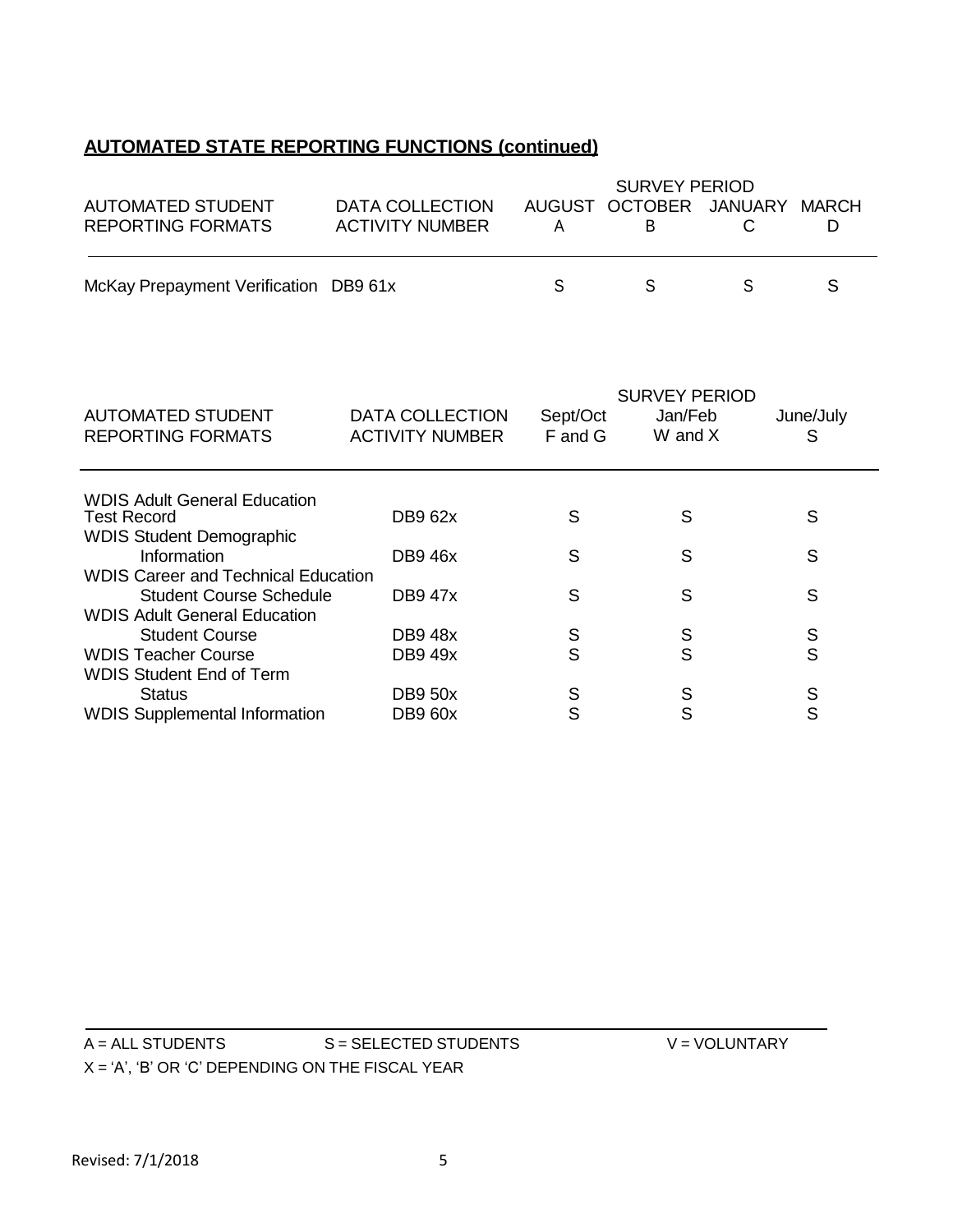#### **SURVEY PERIOD DATES 2018-2019**

#### **STUDENT, PK-12**

#### **Survey 1:**

Survey Week July 9-13, 2018 Due Date: July 27, 2018 State Processing: July 23 – September 14, 2018 Final Update/Amendment Date: September 30, 2018

#### **Survey 8:**

State Processing: July 23 - September 27, 2018

#### **Survey 6:**

Survey Dates: August 24 and September 7, 2018 Due Dates: August 24 and September 7, 2018 State Processing: August 24 - September 14, 2018

#### **Survey 2:**

Survey Week: October 8-12, 2018 Due Date: October 19, 2018 State Processing: October 15 – November 2, 2018 Final Update/Amendment Date: December 15, 2018

#### **Survey 3:**

Survey Week: February 4-8, 2019 Due Date: February 15, 2019 State Processing: February 11 – March 1, 2019 Final Update/Amendment Date: April 15, 2019

#### **Survey 4:**

Survey Week: June 10-14, 2019 Due Date: July 5, 2019 State Processing: June 24 – July 12, 2019 Final Update/Amendment Date: August 15, 2019

#### **Survey 5:**

Due Date: July 26, 2019 State Processing: July 22 – August 23, 2019 Final Update/Amendment Date: October 31, 2019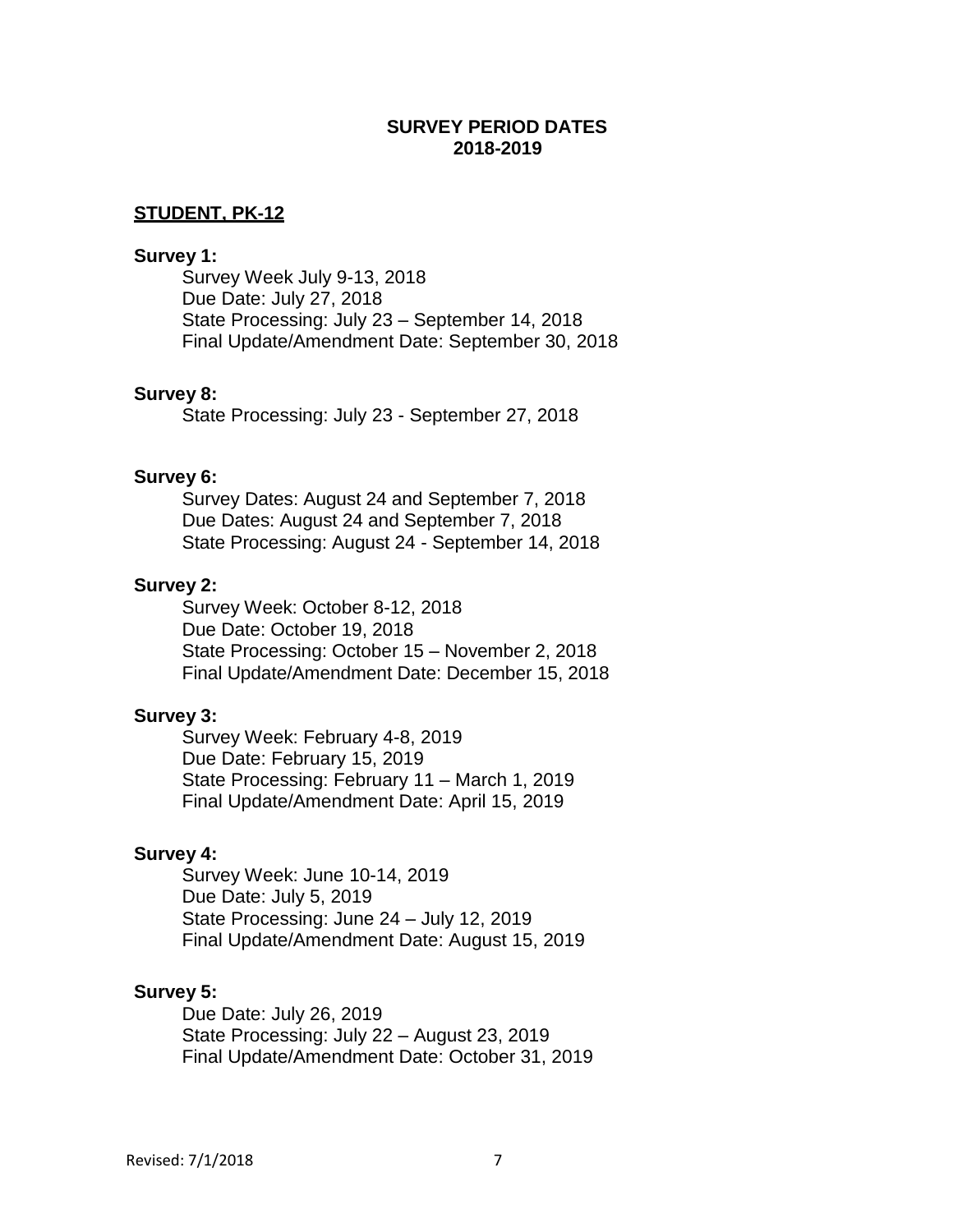#### **SURVEY PERIOD DATES 2018-2019**

#### **STUDENT, PK-12 (continued)**

#### **Survey 9:**

Due Date: December 7, 2018 State Processing: November 26, 2018 – January 11, 2019

#### **STUDENT, McKAY**

#### **Survey A:**

Verification File Available: August 3, 2018 Submission Deadline: August 8, 2018 Final Update: August 10, 2018 State Processing: August 3-10, 2018

#### **Survey B:**

Verification File Available: October 3, 2018 Submission Deadline: October 5, 2018 Final Update: October 10, 2018 State Processing: October 3-10, 2018

#### **Survey C:**

Verification File Available: January 4, 2019 Submission Deadline: January 8, 2019 Final Update: January 10, 2019 State Processing: January 4-10, 2019

#### **Survey D:**

Verification File Available: March 5, 2019 Submission Deadline: March 8, 2019 Final Update: March 12, 2019 State Processing: March 5-12, 2019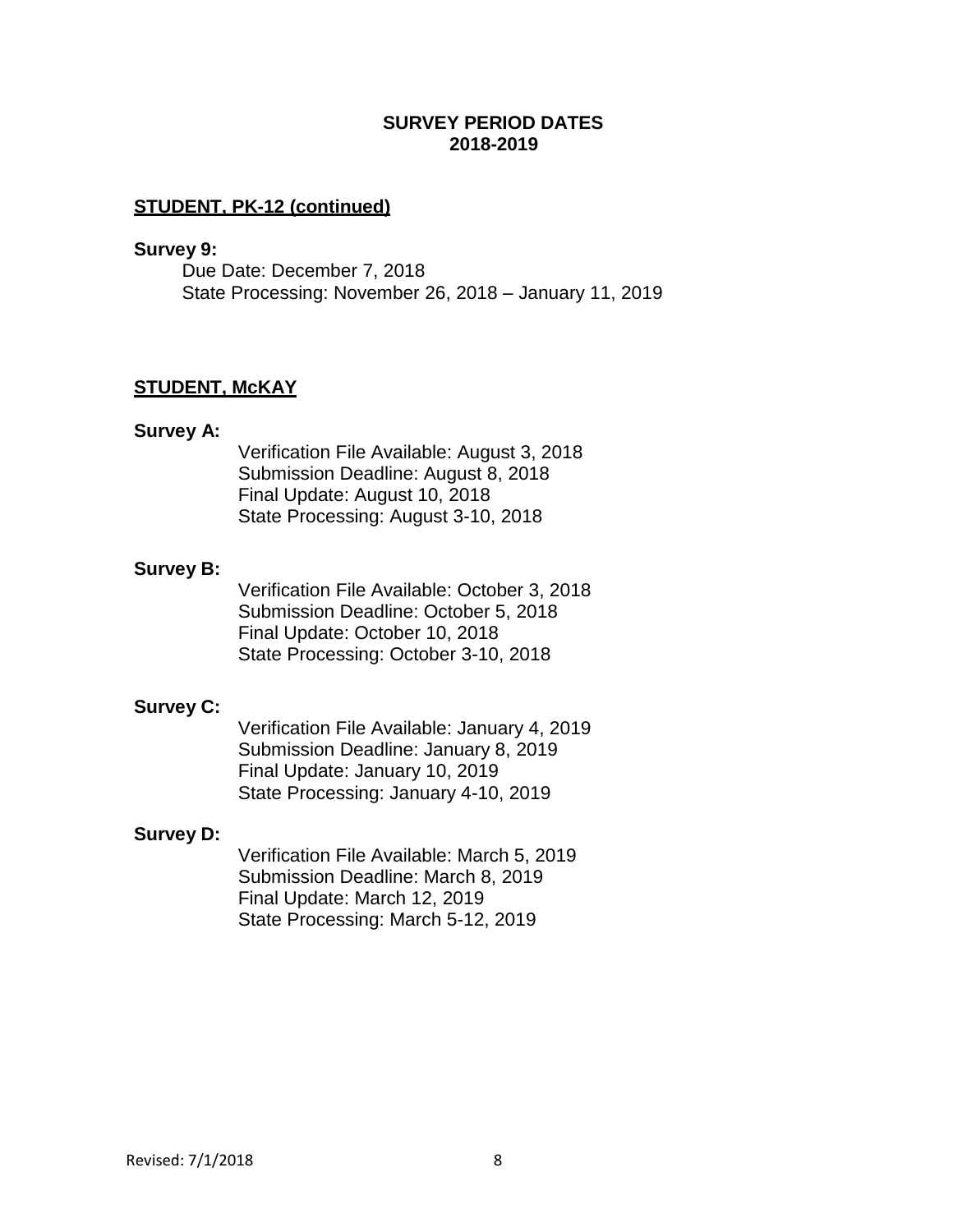## **B. AUTOMATEDSTUDENTINFORMATIONSYSTEM**

**DATA ELEMENT REQUIREMENTS**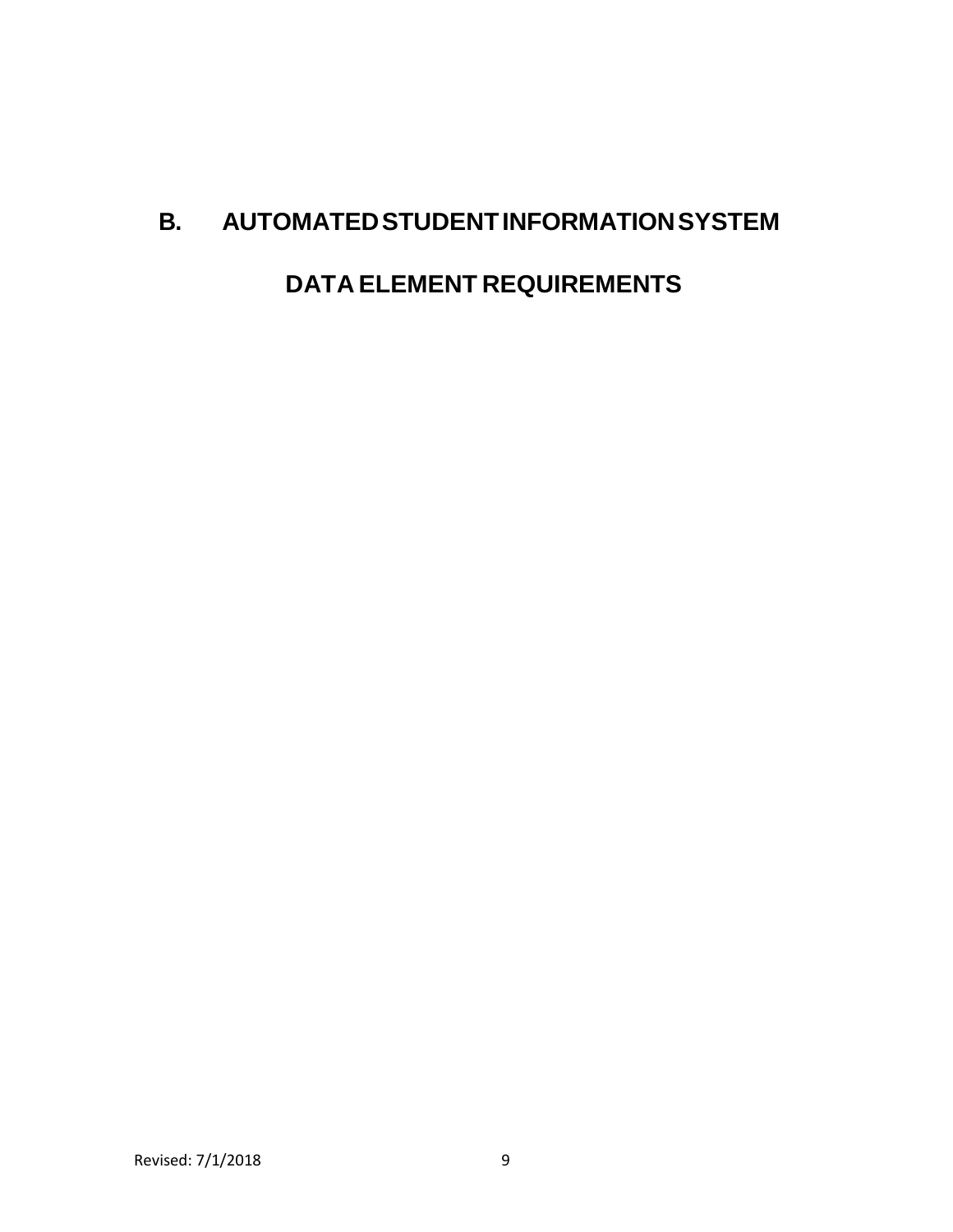All automated student data elements included in Volume I of the Automated Student Information System must be incorporated within each school district's automated student information system. Districts may add additional data elements within their local automated system to meet local needs.

#### **DEFINITION:**

There is a working definition associated with each data element, along with applicable examples, codes, notes and exceptions.

#### **LENGTH AND DATA TYPE:**

Length and data type define the technical field characteristics to be maintained in the automated system for each element. Numeric elements must have a number in every position, including leading zeros.

#### **GRADES AND PROGRAMS REQUIRING THE DATA ELEMENT:**

The data elements contained in Volume I do not apply uniformly to all grade levels or instructional programs within the school districts. Accordingly, each data element description lists the specific grade levels and programs which are applicable to the data element. For example, "Dual Enrollment Indicator" pertains only to grades 9 through 12.

#### **COMPATIBILITY REQUIREMENT:**

All elements must use the specified length, data type and coding definitions provided whenever:

- 1) automated state reporting is performed;
- 2) a permanent record is built for internal district use;
- 3) interdistrict transfer of automated permanent records occurs; or
- 4) automated transcripts are sent to postsecondary institutions.

The degree of required compatibility between state and local elements varies. Many elements listed in this document need merely be **compatible**, while others must meet stricter **state standards**.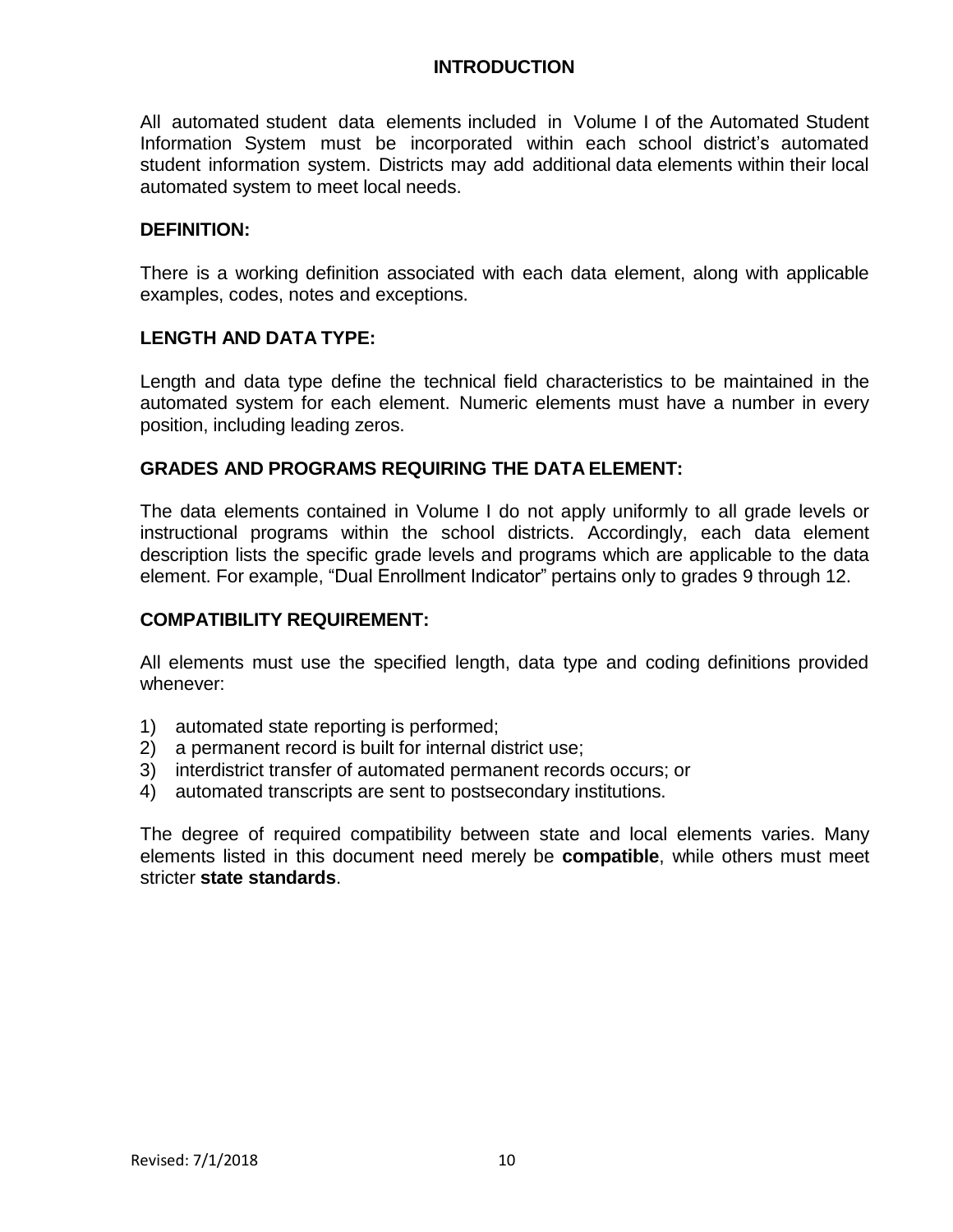#### **Compatible elements**

For data elements which are designated 'No', for State Standard the coding structures used by the districts, the data element names presented in user documentation, and the length and format of the data fields may be the same as that contained in Volume I or they may be completely locally defined depending on the district's student information needs. If local definitions are used, it must be possible to convert the information into the state-required codes, descriptors and formats by calculation, computer procedures or subroutines whenever state formats are required.

District documentation of locally defined elements must reference the state data elements for which they are surrogates.

Even though the state does not require the use of the state-defined codes for these compatible elements, districts are encouraged to keep each of these elements in the state format whenever possible to minimize the need for and cost of conversion.

#### **State Standard elements**

For data elements which are designated 'Yes' for **State Standard**, the coding structures used by the district, the data element names presented in user documentation, the length and format of the data fields for all external occurrences of information in reports, user documentation and display and entry screens must be the same as those contained in this volume.

Thus, **State Standard** elements must meet these additional requirements:

- 1) the state codes **must be used locally exactly as defined** in this document for automated student data elements;
- 2) user documentation must list the **State Standard** data element name;
- 3) input and output documents and reports must use the state-defined codes; and
- 4) local screen displays must use the state-defined codes.

These requirements do not address the **physical storage** of the data on tape, disk or other medium, but only how the data elements are to be presented to users in the paper format or on screen displays. The stricter definition of **State Standard** still allows the district the flexibility to use its own district-defined codes for **physically** storing elements in the student record system while, at the same time, using **State Standard** codes for display, input, reports, and user documentation. For example, a date might be required to appear always to the user as MMDDYYYY or MM/DD/YYYY but could be physically stored as YYDDD with nonusers system documentation recording this fact.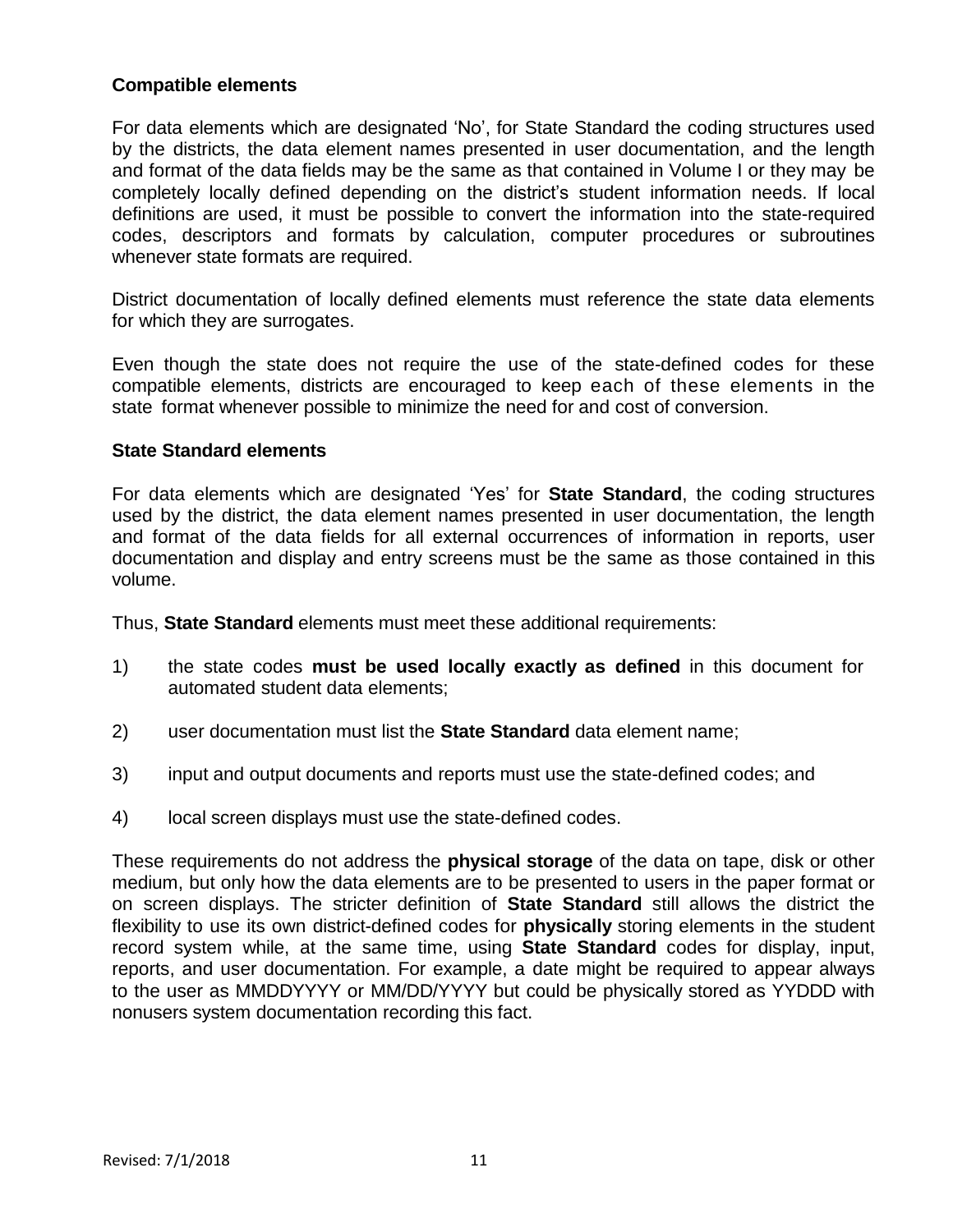These standards do not require the district to show or print the Student Number Identifier, Florida on screens or reports. A local identification number may be displayed or printed as long as the local identification number can be crosswalked to the Student Number Identifier, Florida for state reporting purposes.

In many of the data element definitions included in Volume I, a code has been defined for "not applicable." In cases of very specialized data elements, such as "Disciplinary/Resultant Action Code" or "Exceptionality, Primary," it would seem more sensible in terms of the design of the student records system to record information for such specialized elements only for students to whom the element is pertinent. For both **Compatible** and **State Standard** data elements, the codes defined as "not applicable" need not be maintained in the local data records or displayed on local screens. At the time of reporting, if it is determined that a particular characteristic or condition is "not applicable" for an individual student, the value meaning "not applicable" may be programmatically inserted into the reporting structure at that time.

This interpretation should allow segmentation of records: for example, discipline records should be maintained only for those students who have been disciplined by school officials. The data element, "Adult Fee Status", should be maintained only for adult students. This should help reduce the need to store large numbers of characters of "noninformation" in the local data records and thus reduce the need for disk or other data storage space.

#### **USE TYPES:**

**Use Types** define the major purposes for which information is collected, maintained and utilized as follows:

**State reporting** means the data element is required for a state report and must be forwarded to the Florida Department of Education as per the format descriptions.

**Local accountability** identifies those data elements which the school district must maintain as an audit trail in support of statutorily required activities. These include **permanent record** data elements as required by Rule 6A-1.0955, F.A.C., and defined as Category A items which school districts must maintain on a permanent basis for each student.

**FASTER** indicates the data element is included in one or both of the following:

**Postsecondary transcript** sent by school districts to state colleges or universities upon request of the student.

**District records transfer** forwarding to a requesting school district a prescribed set of data elements pertaining to a student to facilitate an initial and prompt placement of the student in the receiving district's programs. District records transfer includes all permanent record elements plus Category B information deemed to be essential for initial placement of the student.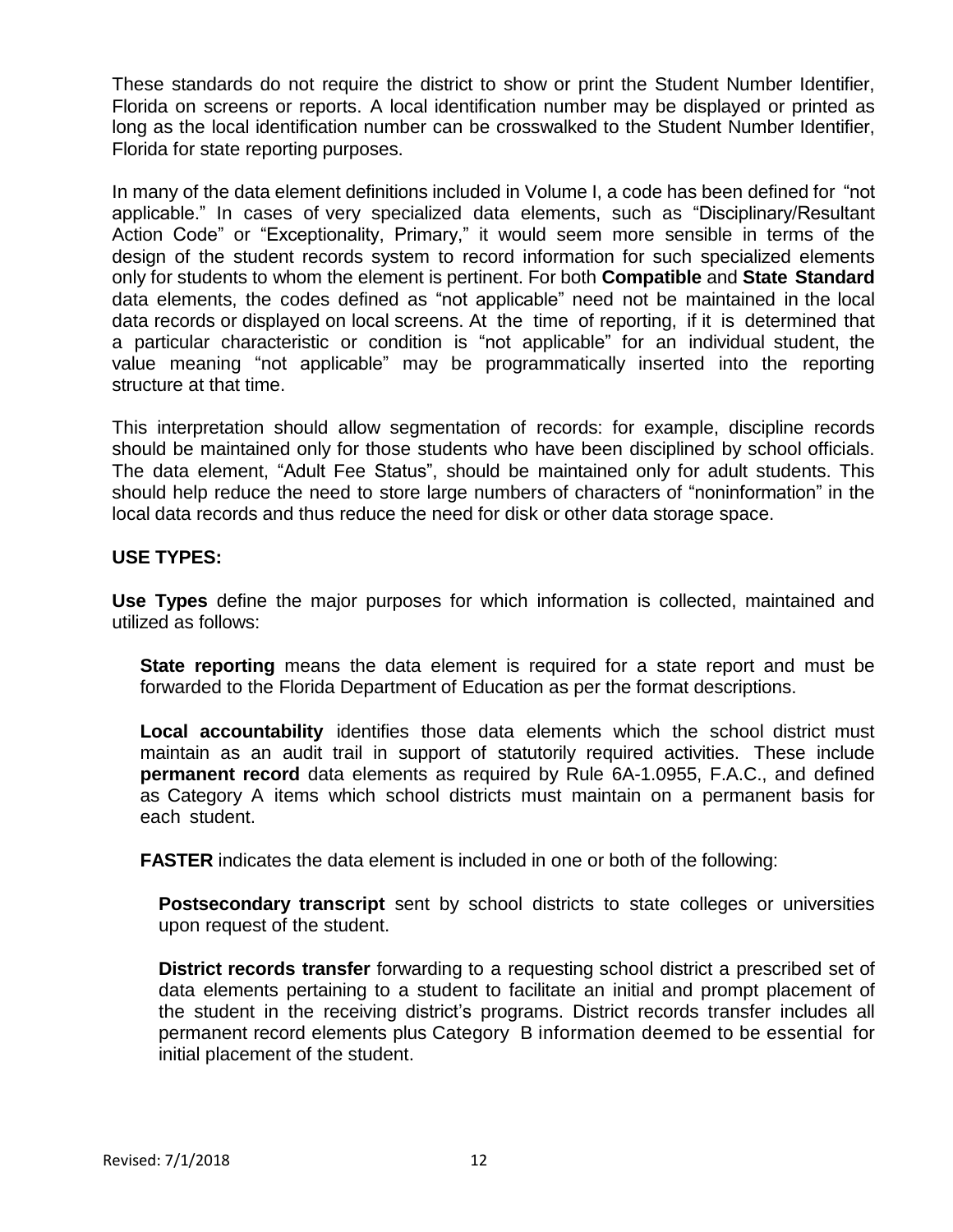**Migrant Tracking** refers to the Migrant Student Information Exchange (MSIX). Section 1308(b) of the Elementary and Secondary Education Act (ESEA) as amended by the No Child Left Behind (NCLB) Act of 2001 requires methods for electronically exchanging student records among districts and states for migrant students. MSIX data are used to facilitate the timely enrollment, grade and course placement and credit accrual of migrant students who move from one district or state to another due to their migrant lifestyle.

#### **STATE REPORTING FORMATS REQUIRING THE DATA ELEMENT:**

A section is included with this document which specifies the state reporting formats which school districts must utilize in performing automated state reporting functions. Each data element page lists the specific automated state reporting formats which require the data element.

#### **DATA ELEMENT NUMBER:**

The data element number is an internal number assigned by the PK - 12 Education Information Services office to facilitate use of the data elements. School districts need not maintain this number in their local automated system.

#### **SURVEY PERIODS REQUIRED:**

See data element "Survey Period Code" for an explanation of these codes. The Survey Periods that pertain are listed for each data element. If the Survey Period has 'Yes' next to it, the data element is fully reported in the survey period indicated. If the Survey Period has 'Default' next to it, the data element must contain the default value when submitted to the department for the survey period. If the Survey Period has 'Varies' next to it, the data element must be fully reported on at least one format for the survey period and a default value must be reported on at least one additional format for the survey period, as indicated in the notes on the format layouts. If the Survey Period has 'Optional' beside it, the district has the option of sending actual data or the default value for the element for the survey period. For survey periods with "Optional" indicated, the data or default value will be ignored by the department's system and default values will be loaded to the database for these elements.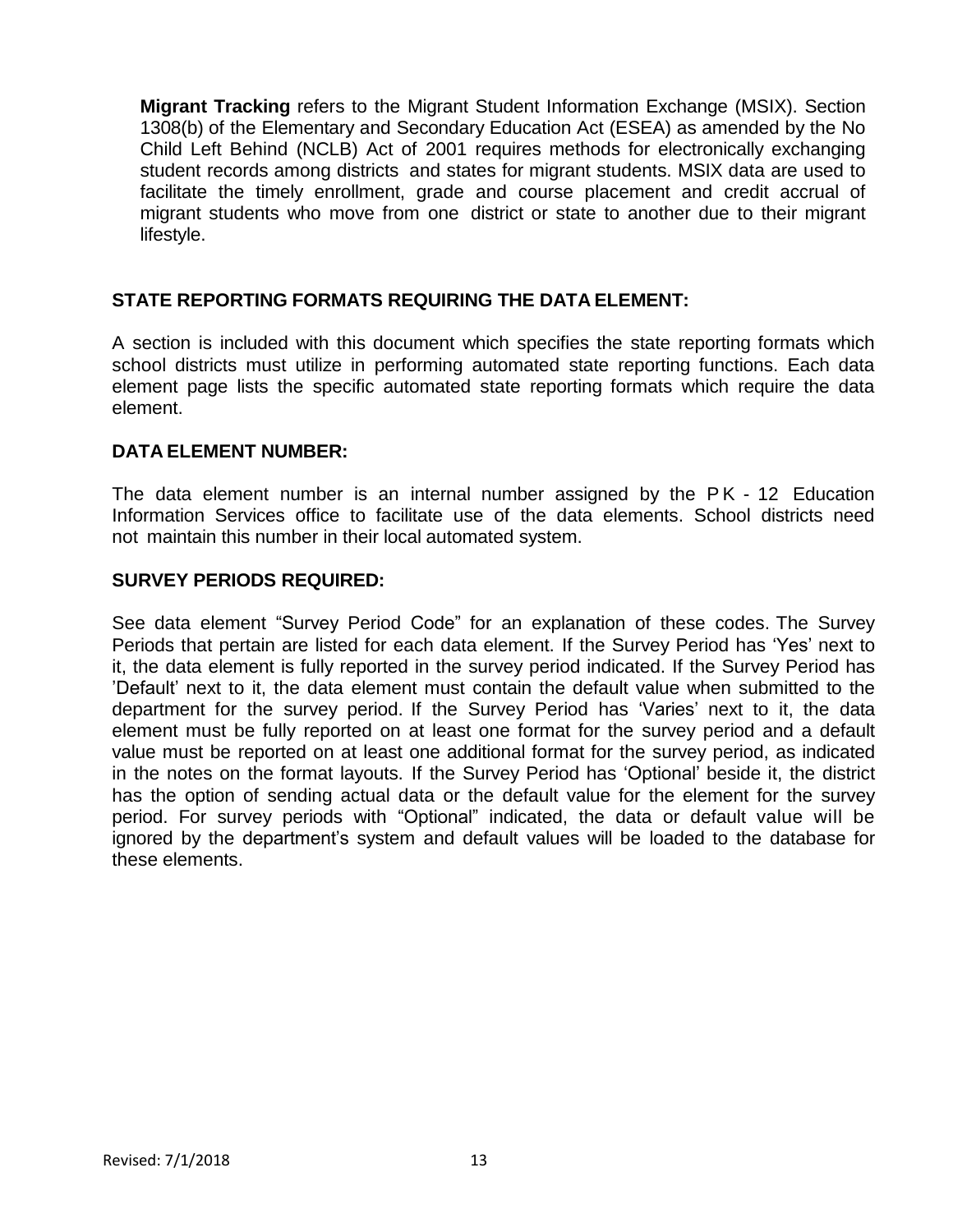#### **YEAR:**

The Year indicates the fiscal year for which this version of the data element is applicable. The Year is updated each July 1 for the next fiscal year until the element is no longer active. Only active data elements are included in each year's listing of data elements in the Automated Student Information System.

The Year Implemented indicates that a data element was first required at the beginning of the indicated fiscal year (July 1).

#### **APPENDICES**

Each appendix that applies to the data element is listed. Each appendix provides one or more of the following: the universe of codes that are valid for the element, expanded explanation of the codes that are valid for the data element, background information about the data element and coding structure and additional information relevant to understanding and reporting the element.

#### **DESCRIPTION OF CHANGES:**

Beginning with 2011-12, each change to the data element is listed with the date the change was made, the part of the data element that was changed (e.g., definition, codes, required formats, required surveys, etc.) and a detailed description of the change.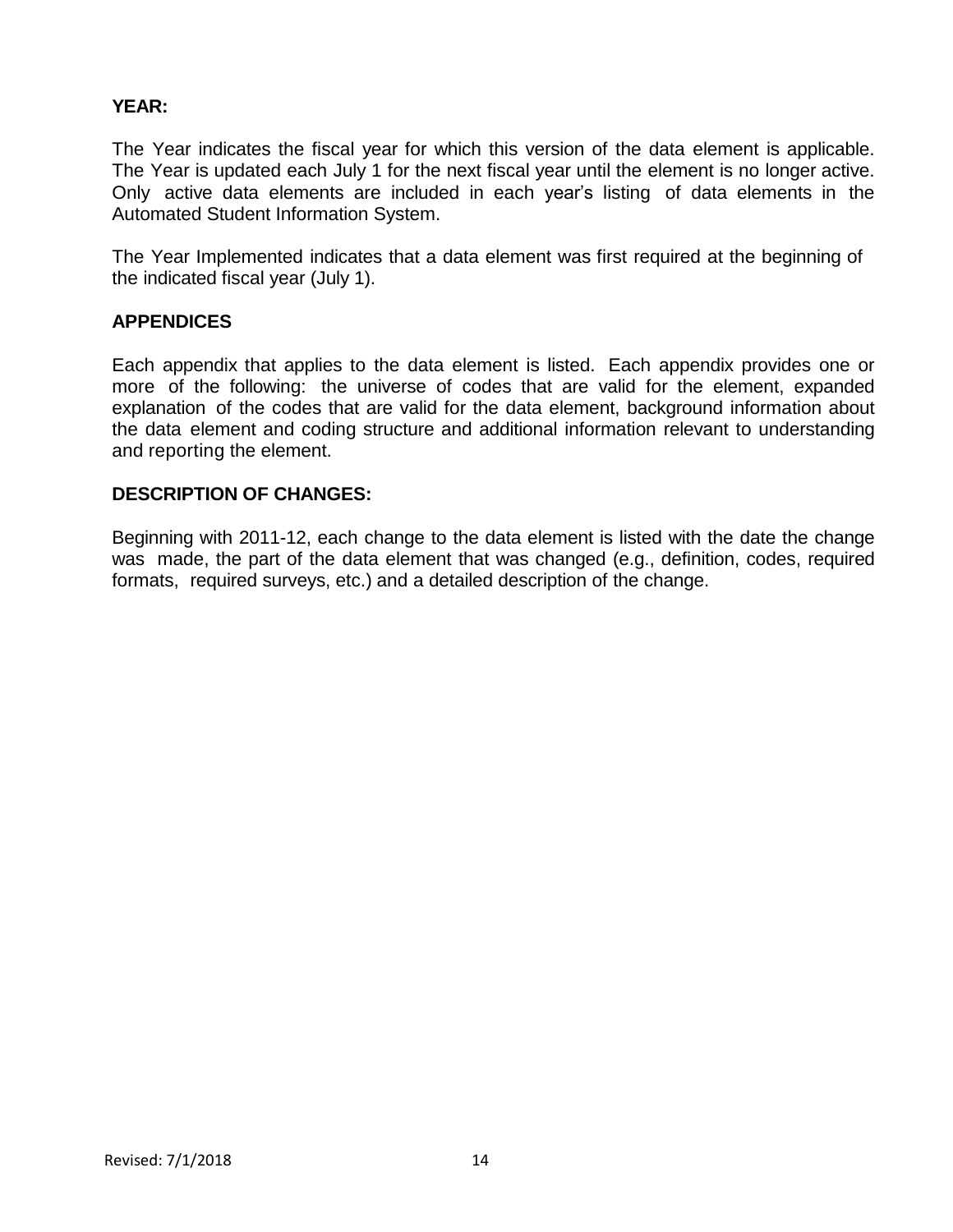### **C. PRIVACY, SECURITY AND RETENTION OF PUBLIC SCHOOL AUTOMATED STUDENT RECORDS**